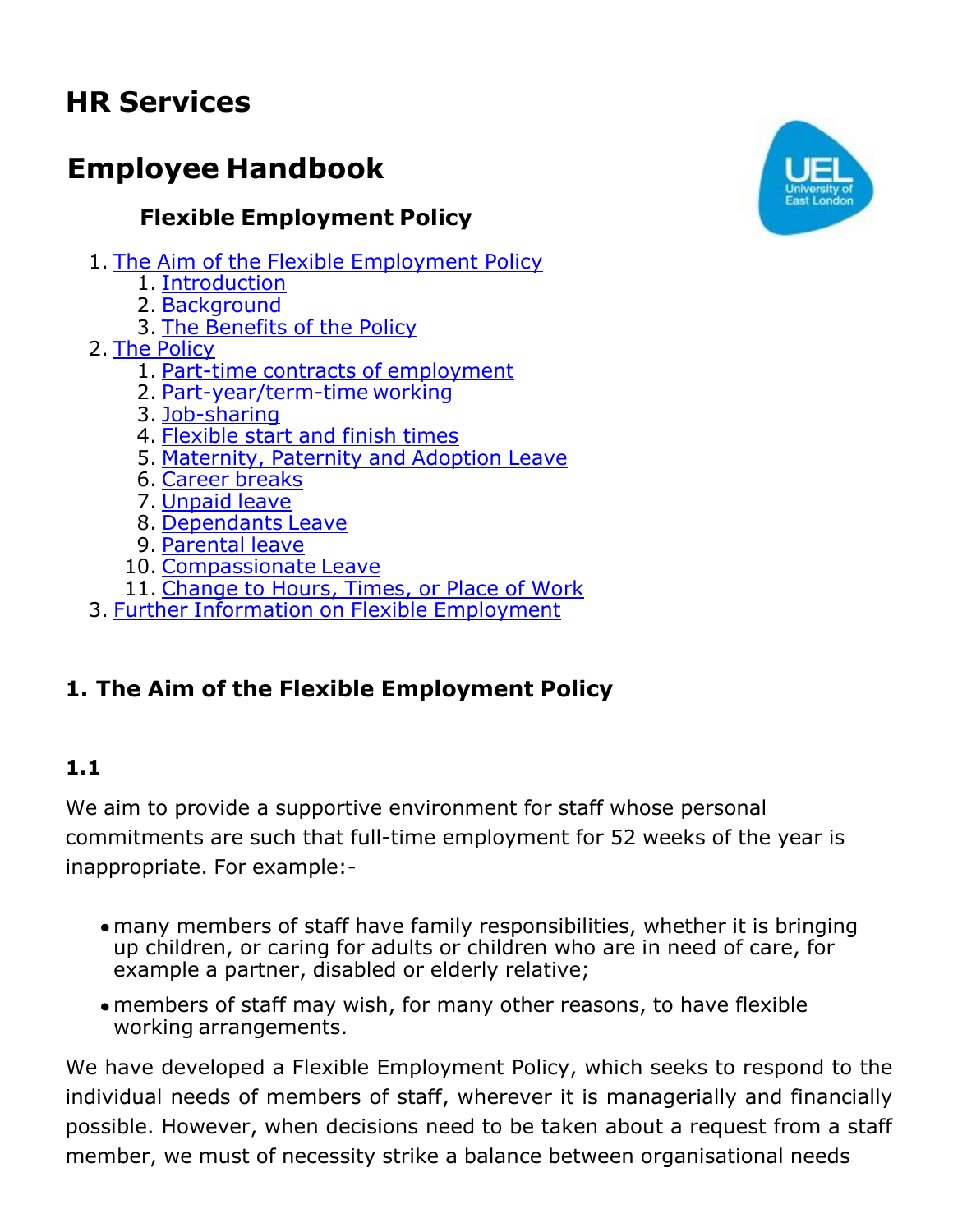and individual wishes, and while each case will be considered on its merits and with an open mind, we must ultimately give first priority to delivering our core service to students and other users.

# **1.2 Background**

Our educational and social aims include the implementation of an equality and diversity policy which is consistent with the 2010 Equality Act. The aim of our policy is to ensure fair and equitable treatment of all staff, irrespective of gender, sexual orientation, race, colour, ethnic or national status, marriage or civil partnership, gender reassignment, pregnancy, maternity, personal circumstances, class, trade union activity, political or religious belief, age, disability and medical conditions which are not relevant to their job. We are committed to providing resources and establishing procedures and practices which ensure the furtherance of, and provide redress for breaches of, this policy.

We recognise that a key element in promoting our Equality and Diversity Policy is the degree to which we are able to respond flexibly to the needs of staff, particularly those with parental or family responsibilities.

## **1.3 The Benefits of the Policy**

The benefits of the Policy are as follows:-

- greater commitment through staff members recognising that we respond sympathetically and flexibly to their needs;
- the greater retention of staff with valuable skills, resulting in lower turnover;
- improved attendance timekeeping and absenteeism are reduced.

[Return](http://dl-cfs-01.uel.ac.uk/internal/hrservices/documents/emhandbook/flexworking.htm) to top

# **2. The Policy**

It is our policy to offer members of staff the opportunity of applying for the following. In each case it is for the staff member's Dean of School or Director of Service [or nominee] to decide whether or not such a request can be met, based on the managerial and financial needs of the school or service.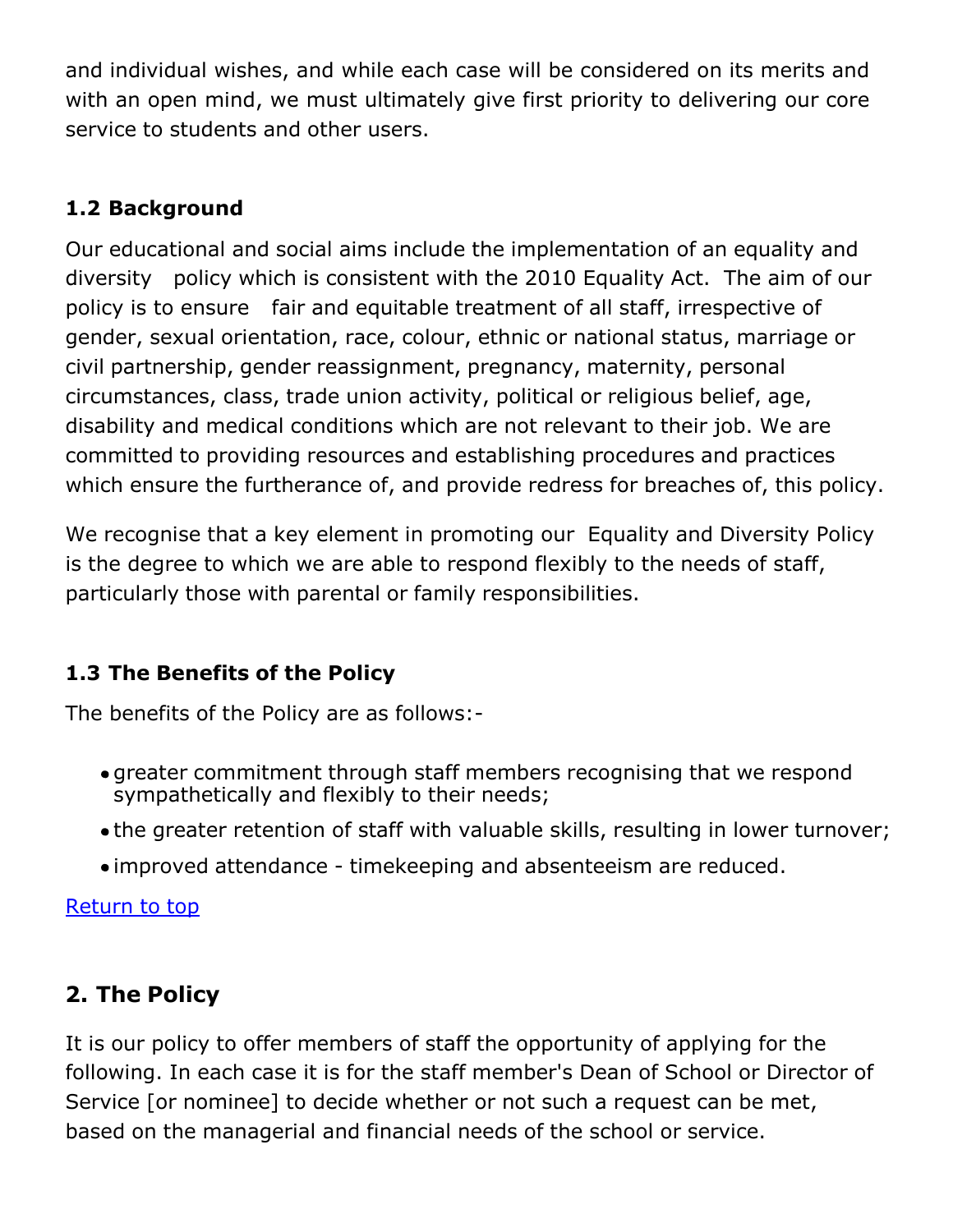## **2.1 Part-time contracts of employment**

Where staff work a number of hours per week, receiving the same conditions of employment (pro-rata) as full-time staff.

## **2.2 Part-year/term-time working**

Where staff work for part of the year, perhaps during term-times. It might be possible for a staff member to work for 40 weeks annually, but receive monthly pay over 12 months.

### **2.3 Job-sharing**

Job-sharing is where a person wishing to work jointly applies with another person to share a job's duties, by applying to the staff member's Dean of School or Director of Service. The most common pattern might be for two members of staff to each work 2.5 days a week, with a short overlap period so that both staff can discuss the job and share work, e.g. one person works Monday, Tuesday, Wednesday (half day), the other person works Wednesday, Thursday and Friday (half day). The overlap period would thus be Wednesday for a half day. Alternatively, it may be possible for them to work alternate weeks.

We will give consideration to job applicants wishing to job-share, where circumstances permit.

### **2.4 Flexi-time**

Staff may have an element of flexibility in their starting and finishing times, with staff being required to work a certain number of set or core hours each day to deliver appropriate services. The set or core hours and start and finish times are determined by each Dean of School and Director of Service, in consultation with staff.

## **2.5 Maternity/Spouse or Partner/Adoption Pay and Leave**

Please see our Maternity, Paternity and Adoption Leave Policy for information about entitlements and notification.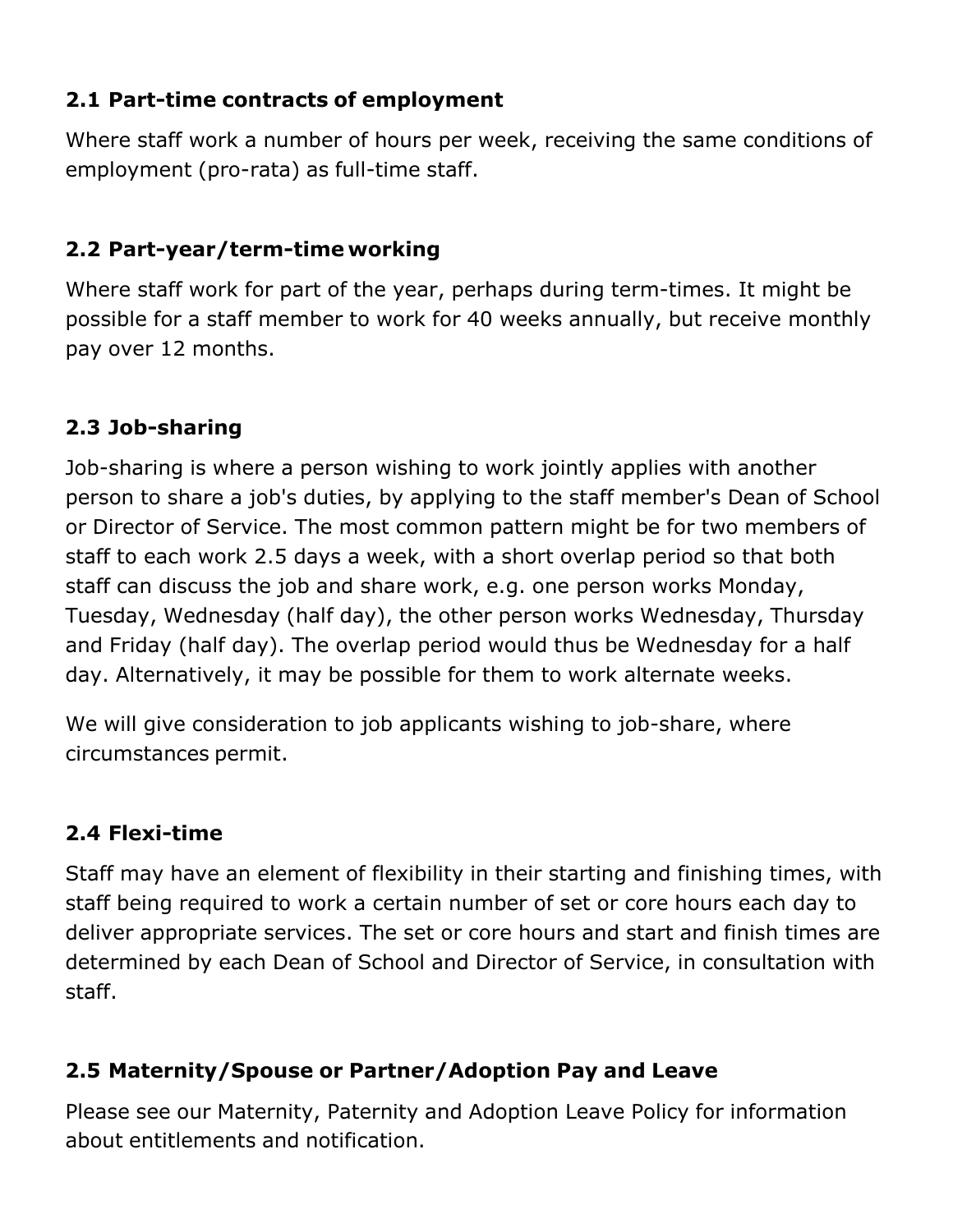#### [Return](http://dl-cfs-01.uel.ac.uk/internal/hrservices/documents/emhandbook/flexworking.htm) to top

#### **2.6 Career breaks**

Staff with a minimum of five years continuous service are eligible to apply for a career break by taking unpaid leave for a period of up to 1 year. Staff need to make such a request in writing to their Dean of School or Director of Service at least four months in advance. Such arrangements would need to be agreed with the Dean of School or Director of Service. The career break could be for a wide number of reasons, e.g. to raise children, to look after infirm relatives or to study. At the end of the agreed leave, the member of staff would return to work at the same salary as when they left (taking into account any annual pay rises) and to return to a similar post. Incremental increases would be frozen whilst on leave, as would the employer's pension contributions (the member of staff may elect to pay the employer's pension contribution to maintain continuity of service). The period of absence would not count as continuous service for the purposes of long service leave entitlement, sick leave entitlement, maternity pay or pension.

Members of staff taking a career break would need to accrue five further continuous years' service after their return to work before being eligible for a further career break.

#### **2.7 Unpaid leave**

Staff may request unpaid leave during a leave year, in addition to their normal paid leave. This would normally be up to two weeks, but a longer period of time may be approved in exceptional circumstances. This may assist staff members with children on holiday, or perhaps those staff who wish to travel abroad. This option is available in instances where no temporary replacement is needed.

[Return](http://dl-cfs-01.uel.ac.uk/internal/hrservices/documents/emhandbook/flexworking.htm) to top

#### **2.8 Dependants' Leave (please also see paragraph 2.10 'compassionate leave')**

Members of staff are entitled to a reasonable amount of time off, without pay,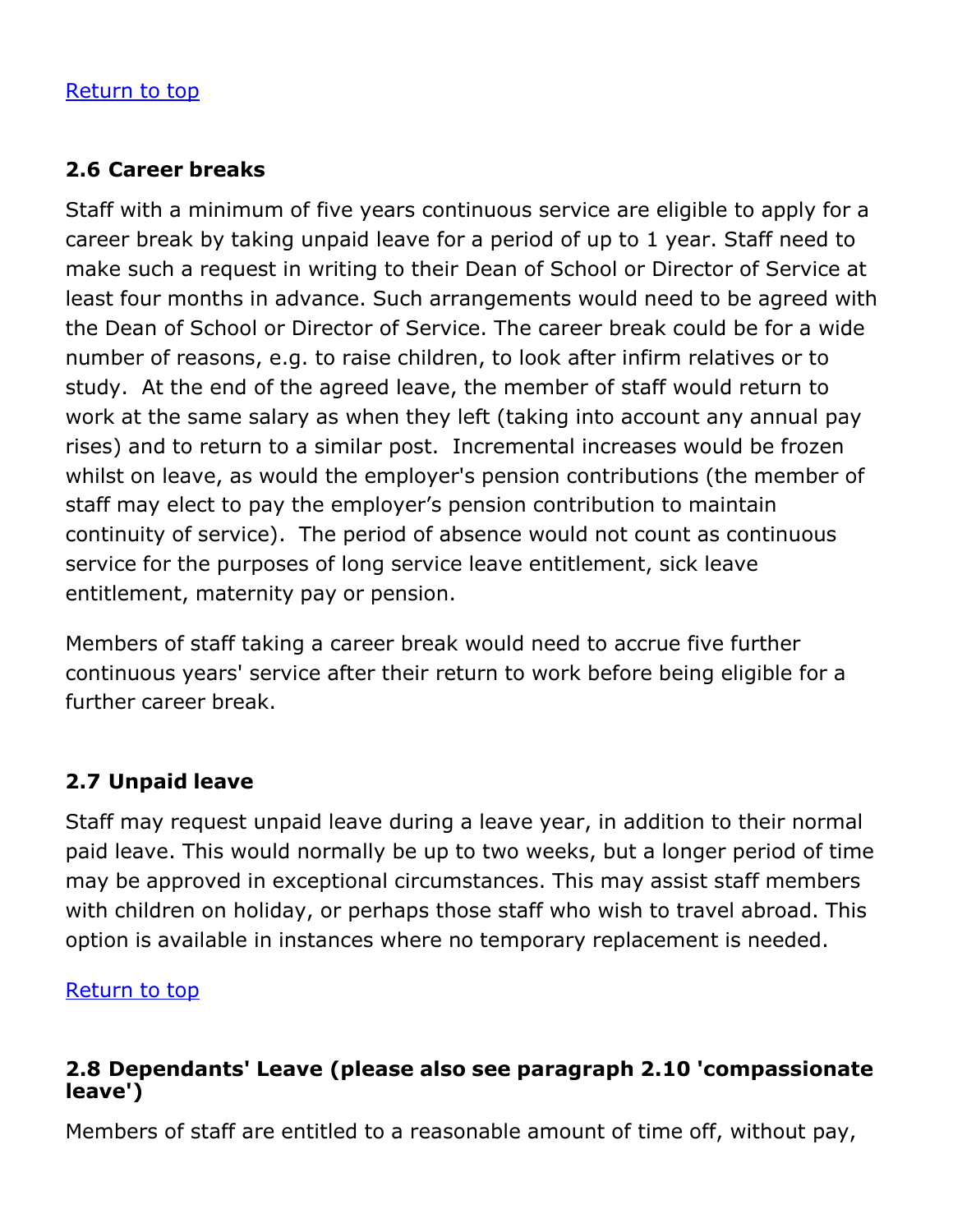during working hours to deal with home emergencies involving their dependants. The law calls this 'dependants leave' and it may be taken in addition to other forms of leave. There is no qualifying period in order to be able in order to be able to take time off in an emergency.

## **Definition of a dependant**

A dependant is the spouse, partner, child or parent of the staff member. It also includes someone who lives in the same household as the staff member who may or may not be a relative. For example, this could be someone who depends on an employee for care, for example an elderly neighbour.

In cases of illness or injury or where care arrangements break down, a dependant may also be someone who reasonably relies on the staff member for assistance who falls ill. The staff member is entitled to take reasonable time off and this will vary depending on the emergency. The entitlement does not cover domestic emergencies, e.g. when a staff member's household boiler has burst.

# **Under what circumstances can a staff member take time off?**

# **(i) If a dependant falls ill or has been injured or assaulted**

The illness or injury need not necessarily be serious or life threatening and may be the result of a deterioration of an existing condition. The right to time off also applies where a dependant has been assaulted but is uninjured, for example, where the dependant has been mugged but not physically hurt, a staff member can take time off work to help or comfort the victim.

# **(ii) When a dependant is having a baby**

Where necessary, a staff member can take time off to assist a dependant who is having a baby. This does not include taking time off after the birth to care for the child when a staff member may be entitled to take parental leave. In addition under our conditions of service, staff members can take up to ten days paid spouse or partner leave following the birth or adoption of a child if they expect to play a direct role in the parenting of the child.

# **(iii) To make longer term care arrangement for a dependant who is ill or injured**

Where a dependant needs to be cared for because of an illness or injury, a staff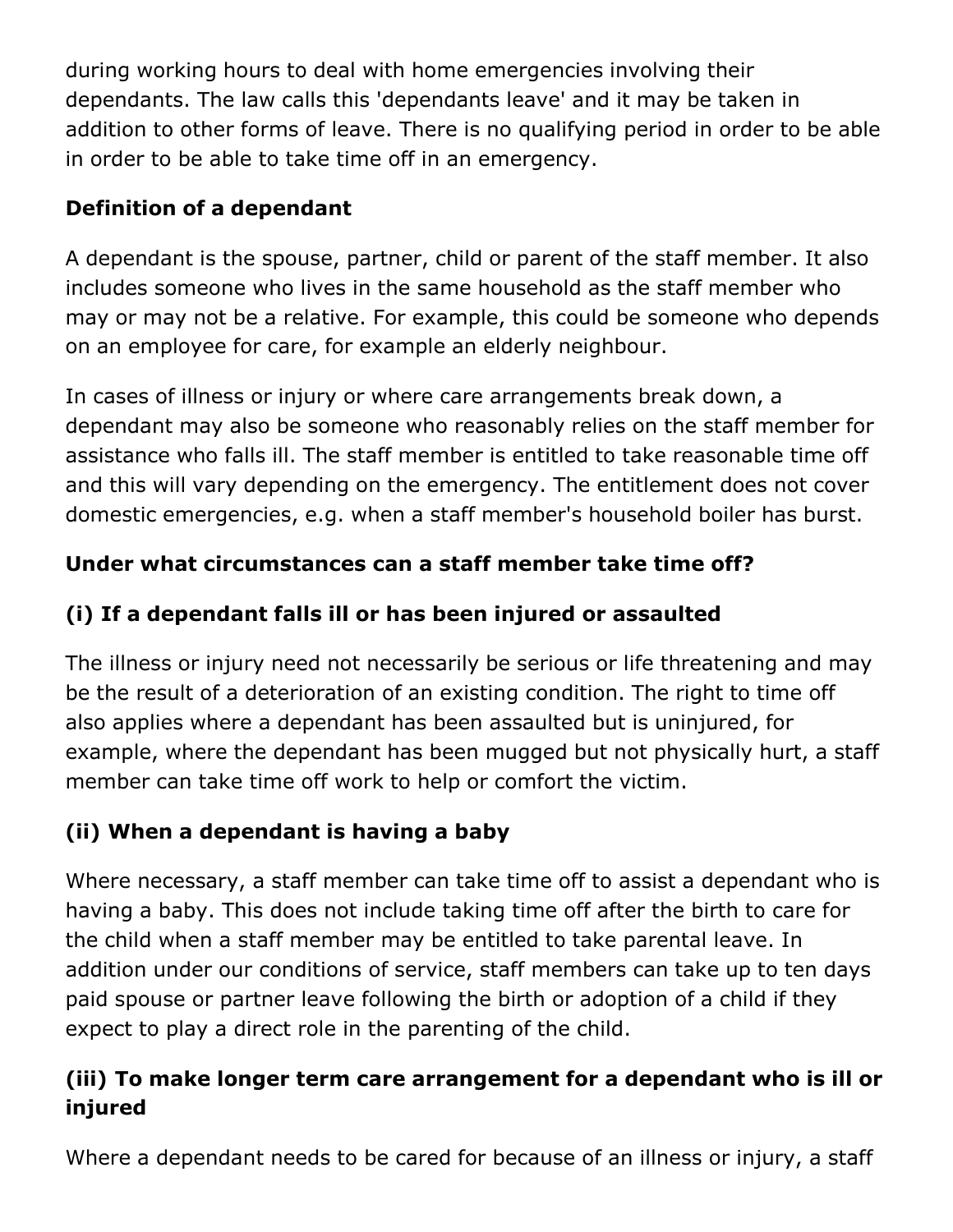member can take time off to make longer term care arrangements.

## **(iv) To deal with the death of a dependant**

See section 2.10 below on compassionate leave.

# **(v) To deal with an unexpected disruption or breakdown in care arrangements for a dependant**

Time off can be taken where the normal carer of the dependant is unexpectedly absent, for example, a childminder or nurse fails to turn up or the nursery or nursing home closes unexpectedly.

## **(vi) To deal with an unexpected incident involving a staff member's child during school hours**

A staff member can take time off to deal with a serious incident involving his or her child during school hours, for example, if the child has been injured, suspended or involved in a fight.

#### [Return](http://dl-cfs-01.uel.ac.uk/internal/hrservices/documents/emhandbook/flexworking.htm) to top

### **Can both parents take time off work if their child falls ill?**

There may be times when parents who are both staff members may want to take time off work and this will be considered depending on the circumstances of the situation. Both parents may want to take time off if their child has a serious accident but it will not be necessary for both if the childminder fails to turn up.

### **How much time off can a staff member take?**

A staff member is entitled to take a reasonable amount of time off and this will vary according to the circumstances of the emergency. In most cases one or two days should be sufficient to deal with the problem.

## **What happens if a staff member needs longer time off or knows in advance that the problem is going to arise?**

The entitlement is for unforeseen matters, therefore, if a staff member knows in advance that they are going to need time off, they should ask for annual leave in the usual way. If the reason relates to their child they may be entitled to take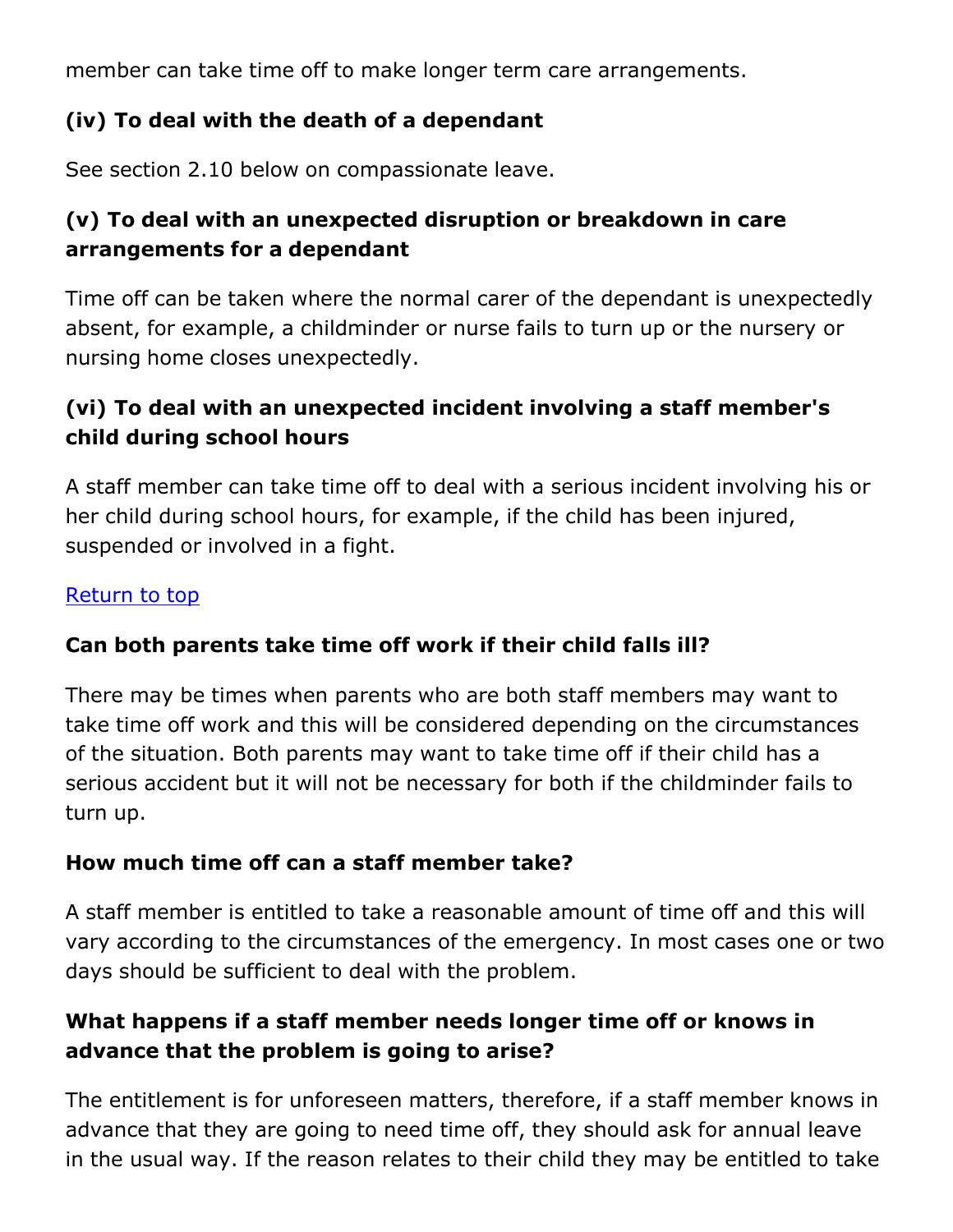#### [Return](http://dl-cfs-01.uel.ac.uk/internal/hrservices/documents/emhandbook/flexworking.htm) to top

## **2.9 Parental leave**

The staff member may have the right to take unpaid time off work to enable s/he to deal with situations which concern him or her as a parent. This is in addition to Dependants leave and to Maternity, Spouse or Partner and Adoption Leave.

## **Who can take parental leave?**

Both mothers and fathers, whether they are the natural or adoptive parents, qualify for parental leave. They must either be named on the child's birth certificate or they must have parental responsibility under the law for the child. Step-parents or foster parents will not qualify for parental leave unless they have acquired parental responsibility under the law. The parents of a child do not have to be living with a child in order to qualify for parental leave. Staff members who are adopting a child will be entitled to take parental leave because they will have parental responsibility when they adopt. In some cases legal responsibility for looking after a child will have been given to someone other than a natural or adoptive parent, such as a guardian. In such cases an individual will be entitled to parental leave.

## **Qualifying Period**

Staff members must have been continuously employed by us for one year in order to be able to take parental leave.

### **Caring for a child**

The purpose of parental leave is to care for the child - this means looking after the welfare of a child and making arrangements for the good of a child but it does not necessarily mean being with a child 24 hours a day. Examples of the way leave might be used:

- to spend more time with the child in the early years
- to accompany a child during a stay in hospital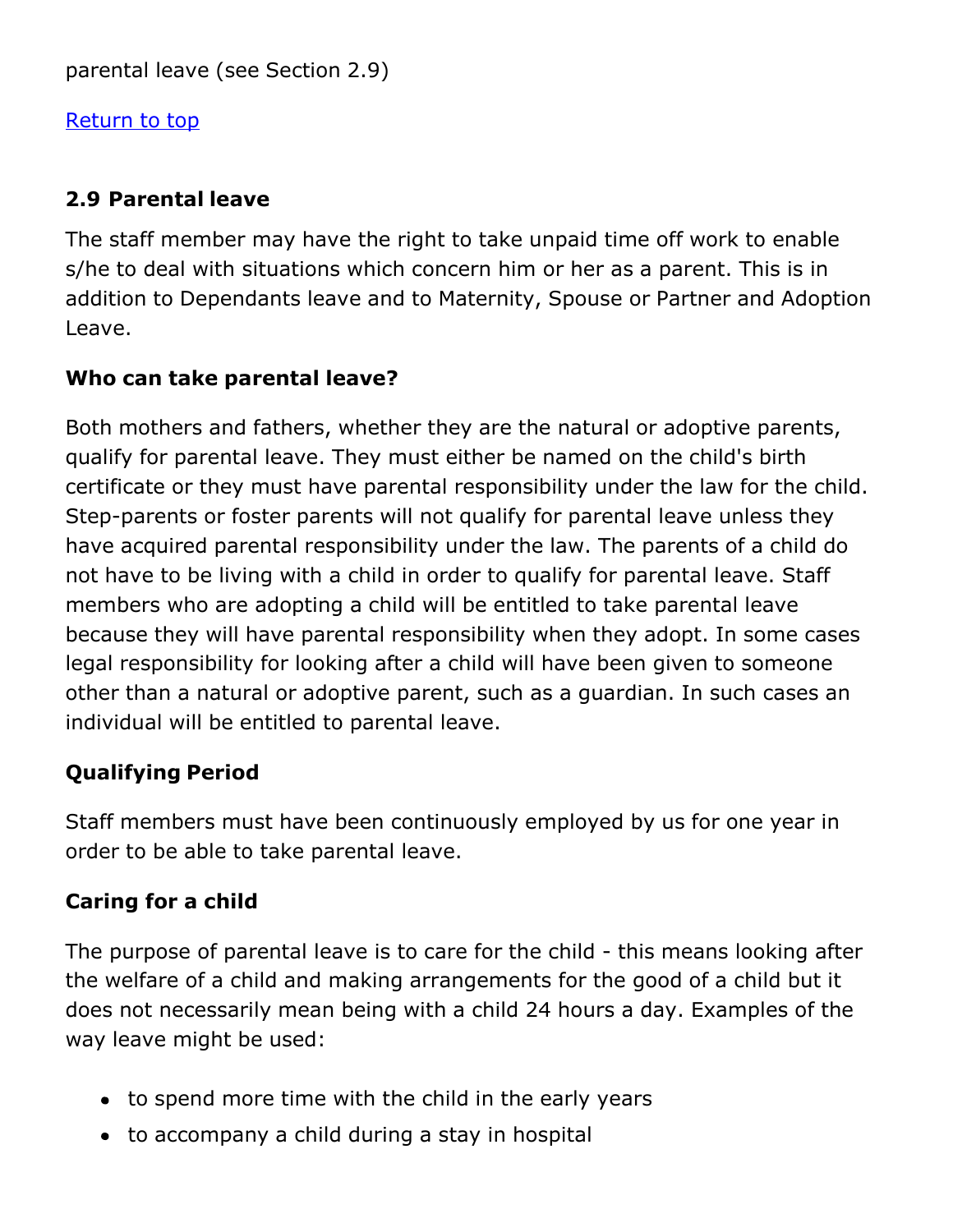- checking out new schools
- settling a child into new childcare arrangements

#### [Return](http://dl-cfs-01.uel.ac.uk/internal/hrservices/documents/emhandbook/flexworking.htm) to top

## **When a child suddenly falls sick a staff member will be able to take annual leave, emergency time off for dependants or request compassionate leave**

If a staff member subsequently requires further time off to care for the sick child and wishes to take parental leave the notice requirements of 21 days will be waived subject to agreement with the Dean of School / Director of Service.

#### **How much parental leave can a staff member take?**

Parents can take 18 weeks' parental leave for each child. One week's parental leave is equal to the length of time that a staff member is normally required to work; the entitlement is, therefore, pro-rata for part time staff.

Leave can be taken in blocks of up to one week or more, to a maximum of four weeks in a year for each child.

Where the leave is taken in blocks of less than one week, a week will only be deducted from a staff member's overall parental leave entitlement of 18 weeks when the short periods of leave add up to what would be the normal working week.

#### **When can leave be taken?**

Parents can take parental leave up to the child's eighth birthday. Adoptive parents can take leave up to the eighth anniversary of the date when the placement for adoption began or the child's 18th birthday if this is earlier.

Parents of children for whom a disability living allowance has been awarded can take leave up to the child's 18th birthday.

#### **Can parental leave be taken immediately after maternity leave?**

Mothers can take up to four weeks parental leave immediately after a period of maternity leave provided that the notice requirements and other conditions such as the qualifying period are met.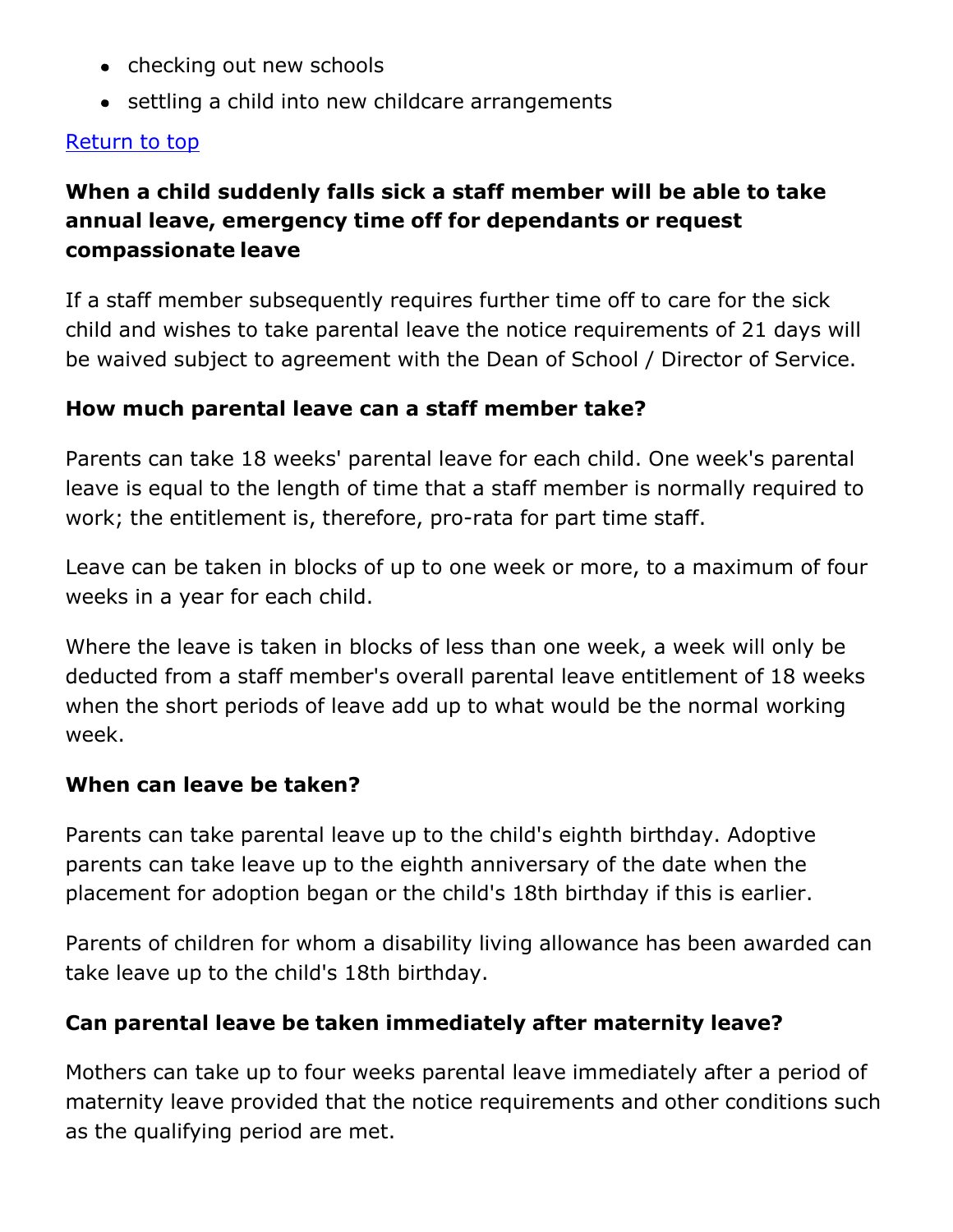## **Adoption - what is the date of placement?**

The date of placement is the date when a child is placed by an external agency into a family home prior to formal adoption. There may be occasions when there is no date of placement, for example, if the child is already in a family when a step-parent formally adopts the child in place of the parent. In such cases the period in which leave can be taken starts when parental responsibility is acquired until the child's eighth birthday.

## **Terms and conditions during parental leave**

The employment contract continues during absence on parental leave in particular contractual terms and conditions relating to notice periods, compensation if the staff member is made redundant and disciplinary and grievance procedures apply.

Annual leave entitlement is unaffected by parental leave. However, where a period of parental leave spans two leave years there is no entitlement to carry forward outstanding annual leave that has accrued during the previous leave year, so staff are advised in such circumstances to apply for annual leave rather than parental leave.

### **Evidence of entitlement to parental leave**

On initial notification of intention to take parental leave we will ask to see evidence that the staff member is the parent of a child or has parental responsibility for the child, for example, the child's birth certificate or papers confirming adoption. We will not check on the staff member's entitlement on every subsequent occasion for which leave is requested.

## **Applying for parental leave**

Staff members should give at least 21 days notice of their intention to take parental leave and should write to or e-mail their line manager with their request.

### **Postponing parental leave**

UEL may postpone a period of parental leave (other than where parental leave has been requested immediately after childbirth or immediately after placement for adoption) where the line managers considers that UEL's business would be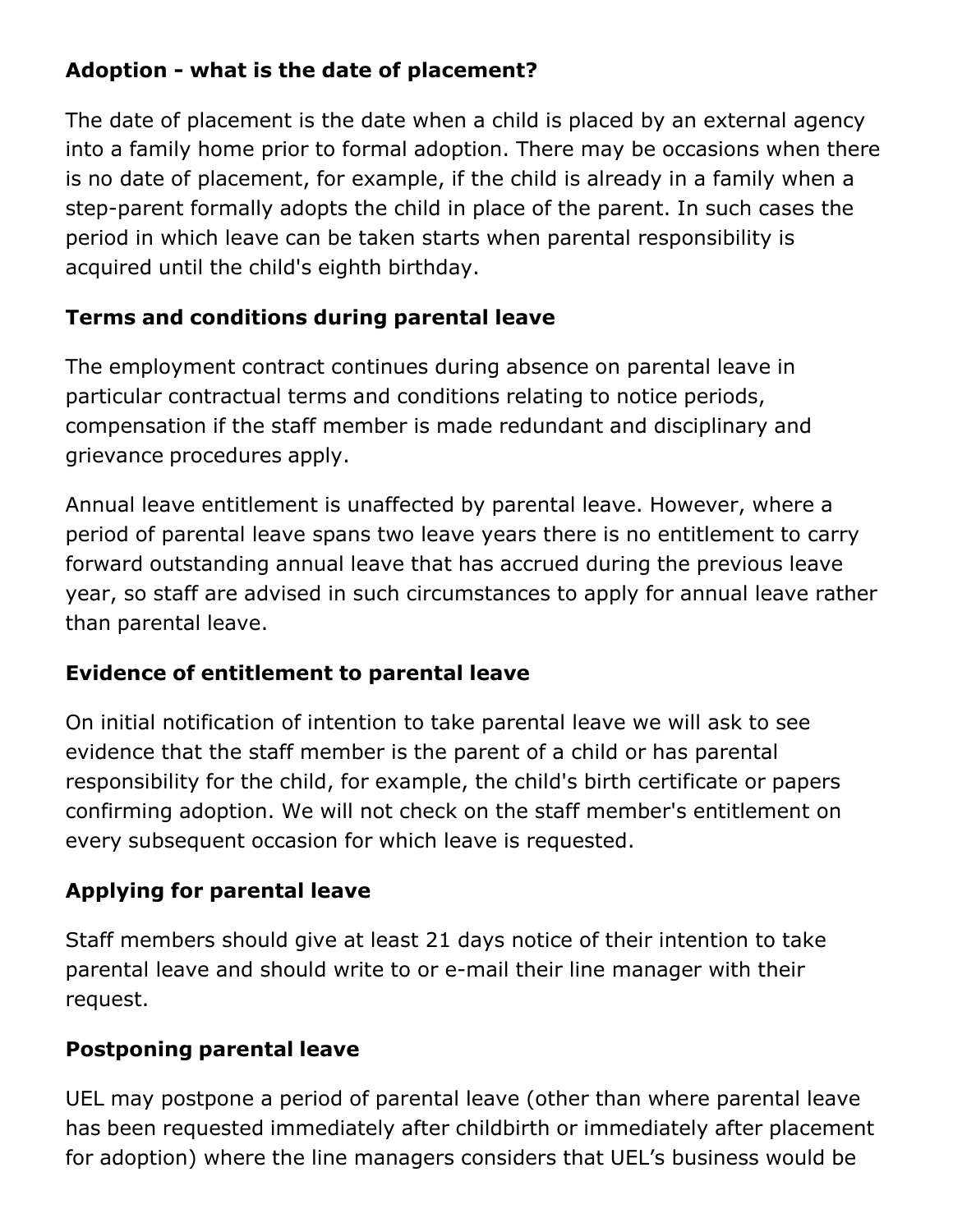unduly disrupted if the staff member were to take leave during the period requested. In such a case the line manager will discuss the matter with the staff member and will give notice in writing of the postponement, stating the reason for it and specifying suggested dates for the staff member to take parental leave. Such notice will be given no more than seven days after the staff member's notice was given to UEL. The staff member will be able to take an equivalent period of parental leave beginning no later than six months after the start of the period originally requested.

[Return](http://dl-cfs-01.uel.ac.uk/internal/hrservices/documents/emhandbook/flexworking.htm) to top

#### **2.10 Compassionate Leave**

Staff members may be granted up to a week's compassionate leave on application to their Dean of School / Director of Service and agreement from the Director of HR Services (or nominee) which is normally paid. The circumstances under which compassionate leave may be granted are on the sudden illness (or a crisis in an illness), death and funeral of a member of a staff member's close family, a person with whom the staff member shared the house at the time of death or a person who is deemed to be the staff member's next of kin.

#### **2.11 Change to Hours, Times, or Place of Work**

A staff member with at least 26 weeks continuous service will be able to request changes to certain terms and conditions of their employment relating to:-

- The hours they are required to work
- The times they are required to work
- Their place of work

## **Formal procedure for staff members making a request for changes to hours, times or place of work**

Requests for changes to hours, times or place of work are to be made to the staff member's immediate manager using the appropriate form attached at Appendix A. When a staff member exercises the right to request flexible working arrangements the request must: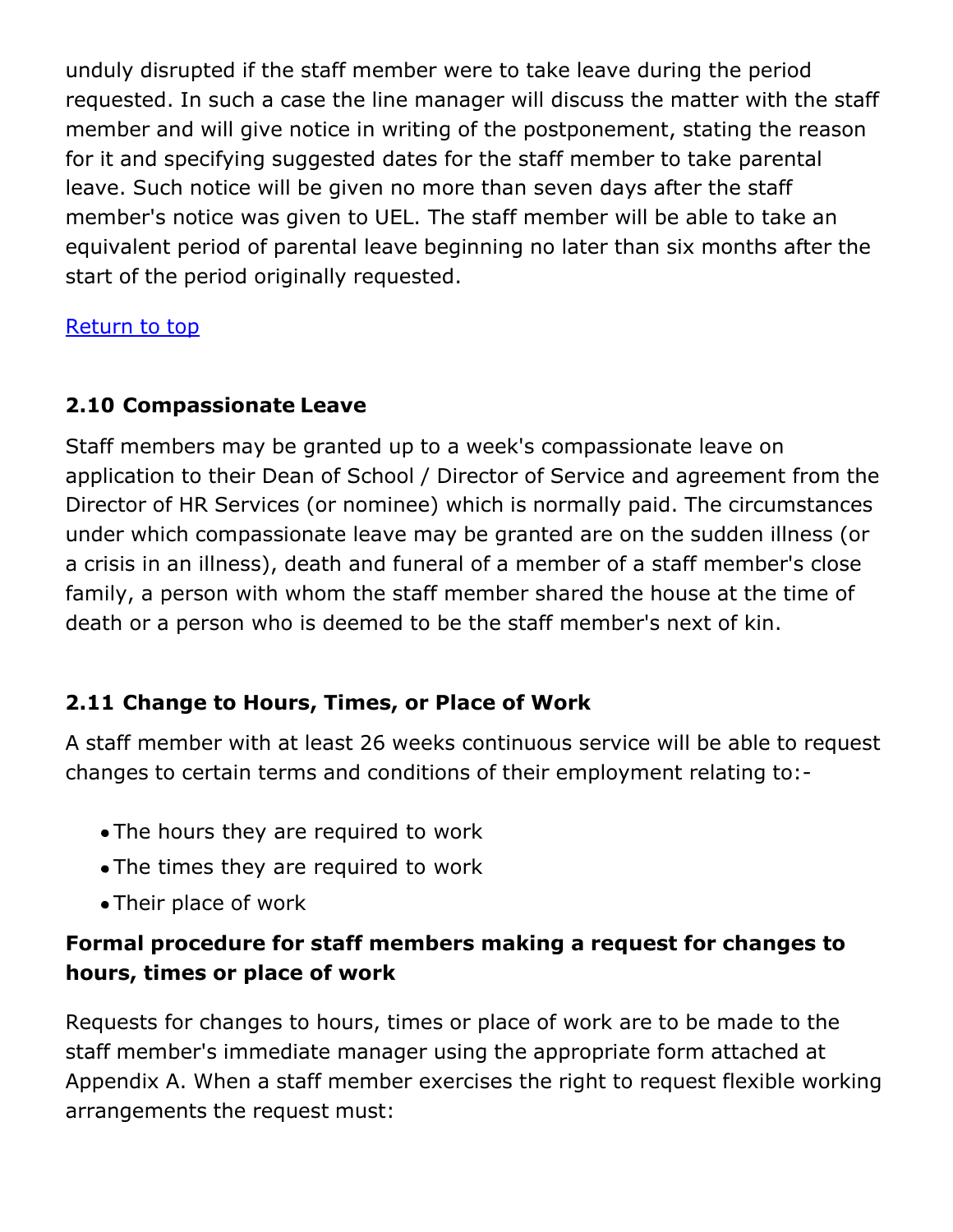- State that it is a request to change terms and conditions of employment
- Specify the reason for the request
- Specify the change applied for and the date on which it is proposed the change should become effective
- Explain what effect, if any, the staff member thinks making the change applied for would have on UEL and how, in their opinion, any such effect might be dealt with

Upon receipt of such a request:

- A meeting with the staff member and line manager must take place within 28 days (or earlier, wherever possible) from the date of the application
- The line manager must give their decision within 14 days of the meeting
- At the meeting with the line manager the staff member will have the right to be accompanied by a trade union representitive or another of UEL's staff members

If an application is refused, the line manager must set out the reasons for his or her refusal. The staff member has the right to appeal against the immediate manager's decision by raising a grievance within 21 days of being notified of that decision. Please refer to UEL's Staff Grievance Procedure.

## **If a request for changes to hours, times or place of work is refused, can a further application be made at a later date?**

A qualifying staff member can make a number of requests. The only restriction is that a staff member must wait 6 months from the date on which his/her last application was made before making any further requests.

## **What factors may be taken into account when considering whether to refuse a request for changes to hours, times or place of work**

A request may be refused if one of the following applies:-

- The additional costs involved will impose an unreasonable burden
- Agreeing to the request will have a detrimental effect on the ability to meet customer demand
- The School or Service is unable to re-organise work among existing staff
- UEL is unable to recruit additional staff
- Agreeing to the request will have a detrimental impact on quality or